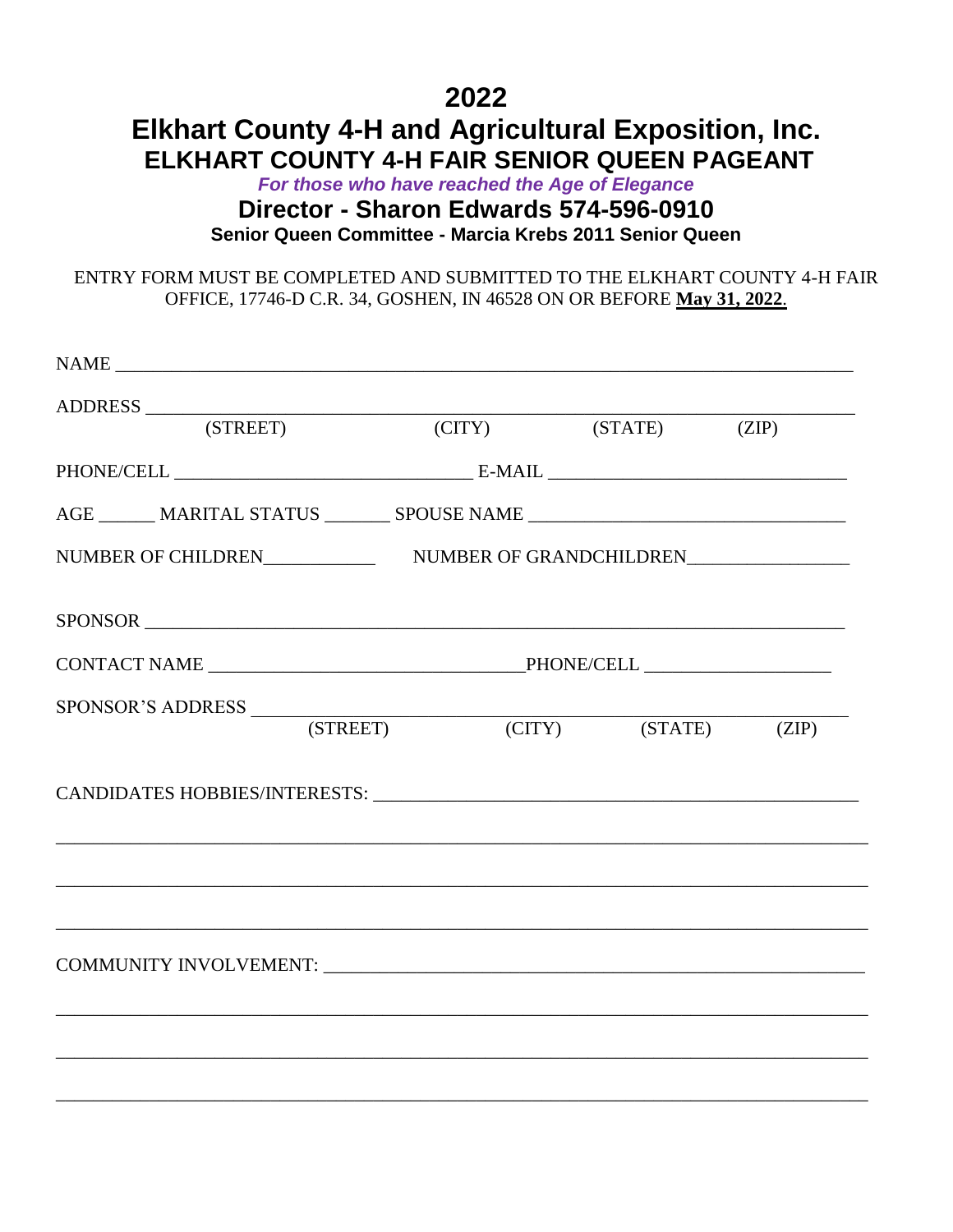MEMBERSHIP IN CLUBS & ORGANIZATIONS:

**\*NOTE**: You may add additional pages to your application, which includes copies of newspaper clippings, copies of articles, photographs, or other volunteer information. Please limit this to no more than 2 pages.

\_\_\_\_\_\_\_\_\_\_\_\_\_\_\_\_\_\_\_\_\_\_\_\_\_\_\_\_\_\_\_\_\_\_\_\_\_\_\_\_\_\_\_\_\_\_\_\_\_\_\_\_\_\_\_\_\_\_\_\_\_\_\_\_\_\_\_\_\_\_\_\_\_\_\_\_\_\_\_\_\_\_\_\_\_\_\_

\_\_\_\_\_\_\_\_\_\_\_\_\_\_\_\_\_\_\_\_\_\_\_\_\_\_\_\_\_\_\_\_\_\_\_\_\_\_\_\_\_\_\_\_\_\_\_\_\_\_\_\_\_\_\_\_\_\_\_\_\_\_\_\_\_\_\_\_\_\_\_\_\_\_\_\_\_\_\_\_\_\_\_\_\_\_\_

\_\_\_\_\_\_\_\_\_\_\_\_\_\_\_\_\_\_\_\_\_\_\_\_\_\_\_\_\_\_\_\_\_\_\_\_\_\_\_\_\_\_\_\_\_\_\_\_\_\_\_\_\_\_\_\_\_\_\_\_\_\_\_\_\_\_\_\_\_\_\_\_\_\_\_\_\_\_\_\_\_\_\_\_\_\_\_

\_\_\_\_\_\_\_\_\_\_\_\_\_\_\_\_\_\_\_\_\_\_\_\_\_\_\_\_\_\_\_\_\_\_\_\_\_\_\_\_\_\_\_\_\_\_\_\_\_\_\_\_\_\_\_\_\_\_\_\_\_\_\_\_\_\_\_\_\_\_\_\_\_\_\_\_\_\_\_\_\_\_\_\_\_\_\_

### **\*\*REQUIRED: Please include a personal biography paragraph, written or typed on a separate sheet, as well as a recent photo (2x3). This biography and photo will be used for media purposes. Example of a personal biography can be found below.**

I have read the rules and regulations of the Elkhart County 4-H Fair Senior Queen Pageant. My signature certifies that I meet the eligibility rules and have an understanding of the regulations. I agree to abide by all contest rules and regulations to the best of my ability.

DATE SIGNATURE

### **Senior Queen Candidate #1 - Example of Personal Biography**

### **Senior Queen Candidate #1 Susie Smith - Biography**

Susie Smith, of Middlebury, is sponsored by Middlebury Chamber of Commerce. She is married to John Smith. They have three children and six grandchildren. Susie stays busy with her many interests, which include crocheting, knitting, crafts, and music. She also enjoys exercise classes and traveling. Susie has been a member of Kiwanis and Volunteers with various church activities. Before retiring, Susie was an elementary school teacher, working with Kindergarten and second grade students. Susie is a member of the Retired Teachers Association and enjoys singing in her Church Choir. Susie loves spending time with her grandchildren and participating in their activities.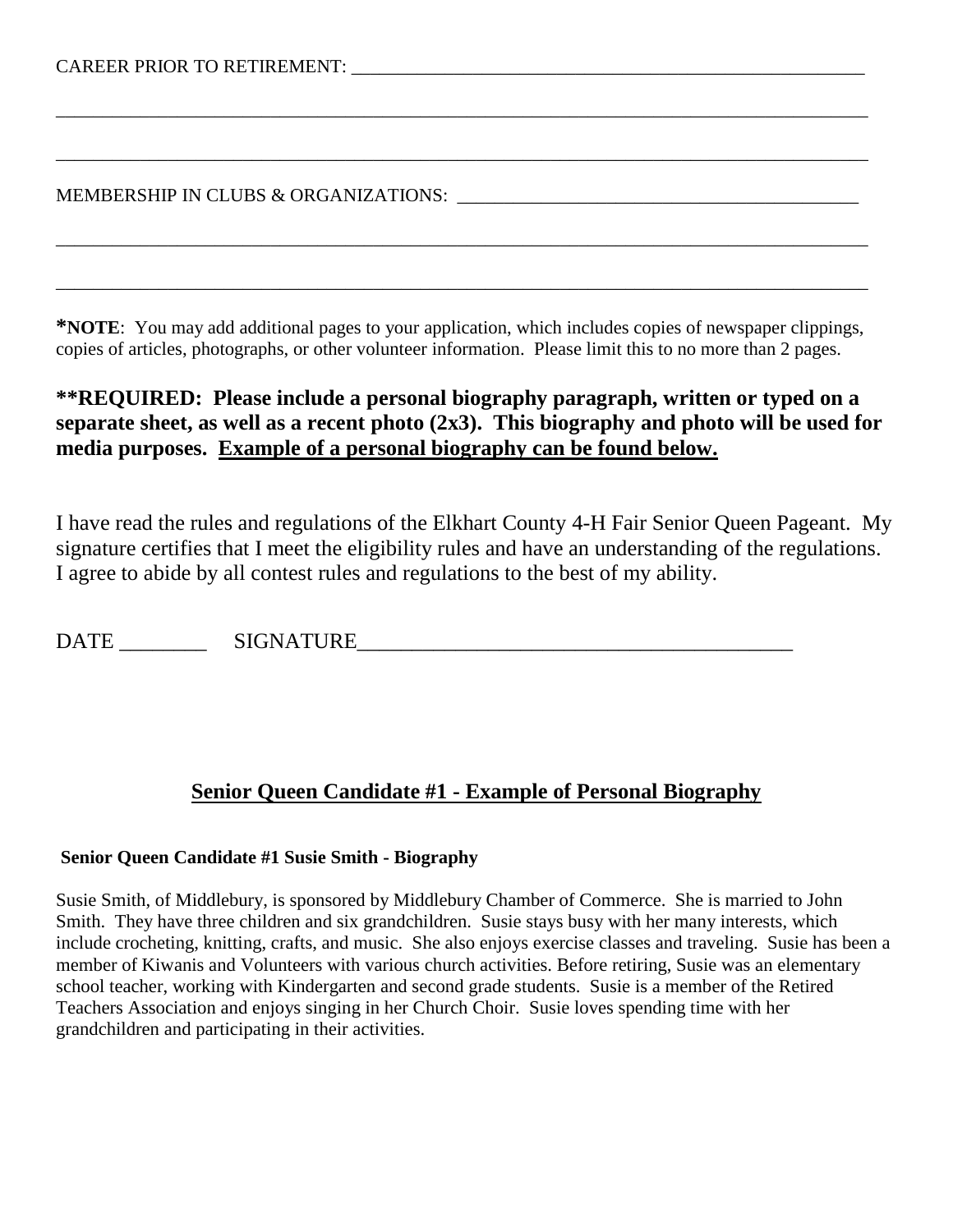### **2022 Elkhart County 4-H Fair 43 rd Annual Senior Queen Pageant, for those who have reached the Age of Elegance Tuesday, July 19, 2022**

## **IMPORTANT MEETING DATES FOR CANDIDATES**

### **June 20, 2022 - Monday - Time 10:30a.m. - Place: Maplecrest Country Club - Garden Room "Get Acquainted" brunch and meeting for the Senior Queen Candidates and their Sponsor Representative.** Once we receive the list of candidates, invitations will be mailed to each candidate and her sponsor.

**June 27, 2022 - Monday Evening - Time: 6:00p.m. - Place: ECCC Bldg. Fairgrounds** Candidates Rehearsal for the Queens Gala.

### **June 28, 2022 - Tuesday Evening - Time: 6:30p.m. - Place: ECCC Bldg. Fairgrounds "Queens Gala"** This is a style show by the Senior Queen Candidates and the Fair Queen Candidates. **(Candidates please arrive at 5:30p.m. for group photos)** All Sponsors, Family, Friends and Fair Board are invited to attend. Light refreshments will be provided.

### **July 13, 2022 - Wednesday Lunch - Time: 12:00p.m.(noon) - Place: Maplecrest Country Club - Dining Room**

This is an appreciation luncheon for our Corporate and Individual Sponsors of our Pageant. The 2022 Senior Queen Candidates will be introduced along with her Sponsor Representative.

### **July 19, 2022 - Tuesday - Time: 12:00p.m.(noon) - Goshen College Music Center, also known as Sauder Hall (Goshen College Campus)**

**Pageant Preliminaries will begin at 1:00p.m.** Please be at the Goshen College Music Center, also known as Sauder Hall, located off of College Avenue and 12<sup>th</sup> Street, Goshen, at 12:00p.m.(noon.) Please go towards the auditorium. After your interview, we will have a walk through on stage in the auditorium so you know what to do when the pageant begins. We will then have a light snack/supper. We will remain at Sauder Hall until the Pageant begins. (You may bring another outfit for the pageant if you like, but you do not need to.)

### **July 19, 2022 - Tuesday - Time: 5:30p.m. - Goshen College Music Center, also known as Sauder Hall (Goshen College Campus)**

**Senior Queen Pageant will begin at 5:30p.m. at the Sauder Hall Auditorium.** During the pageant each candidate will be asked a question about themselves, which the candidate will answer. The judges will compile their scores with the preliminary judging scores for the results of a  $2^{nd}$  Runner-up, 1<sup>st</sup> Runner-up and the New 2022 Senior Queen. The 2021 Senior Queen, Michelle Blough, will crown the new 2022 Senior Queen.

### **July 24, 2022 - Sunday - Time: 12:00p.m.(noon) - Parade**

**July 26, 2022 - Tuesday - Time 9:00a.m. - Summer PicnicTent for Senior Citizens** Will be introduced and help pass out door prizes.

> Please contact me if you have any questions. **Sharon Edwards -** Director - cell 574-596-0910 All events, dates, times, and places are subject to change.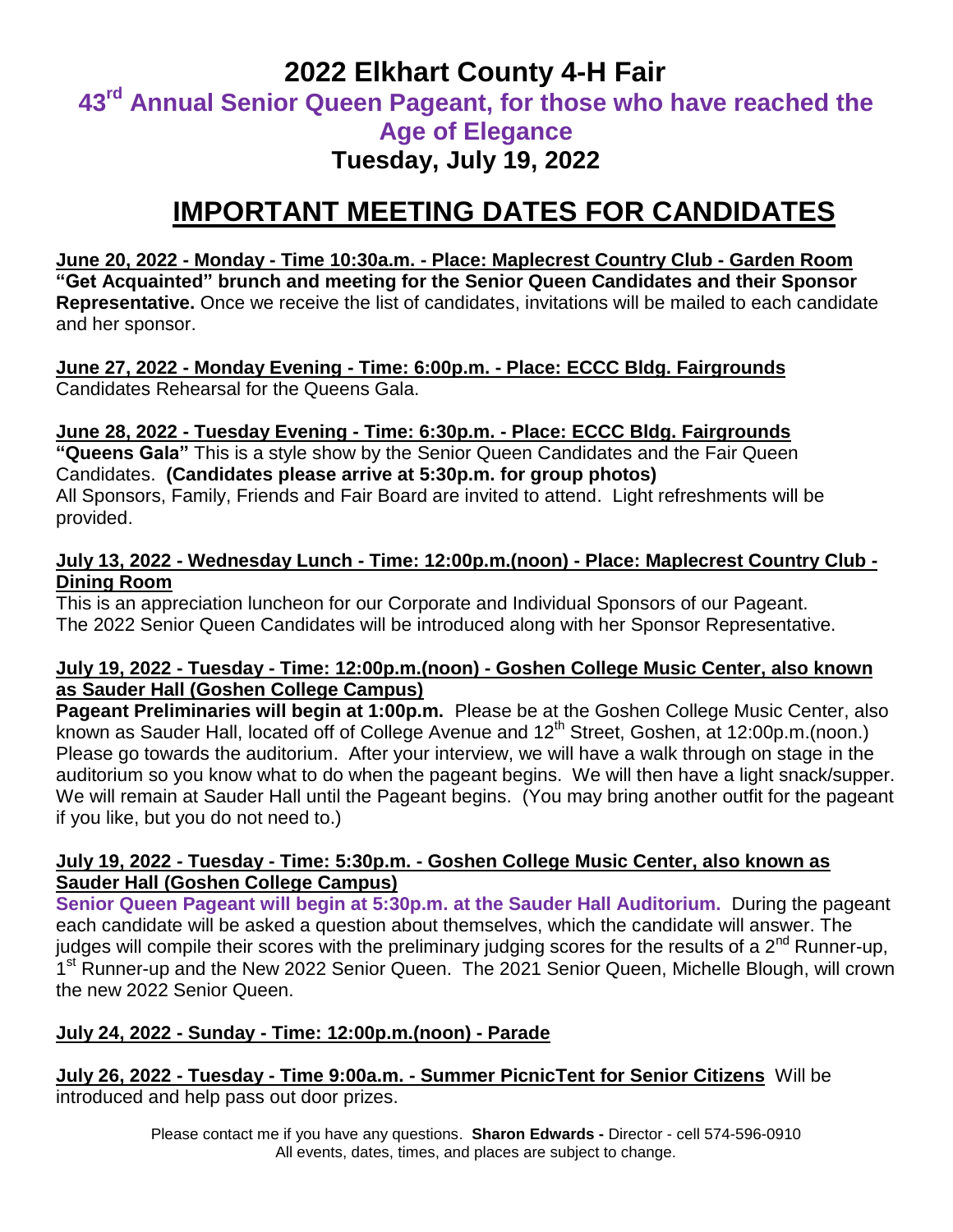# **CANDIDATES RULES, RESPONSIBILITIES, AND JUDGING CRITERIA**

- 1. **All candidates must be a female and at least 60 years of age before July 22, 2022** opening day of the fair. Each candidate must have a sponsor. **(If you cannot find a sponsor and need assistance please call the Director, Sharon, at 574-596-0910.)** The candidate must complete the application and return to the Fair Office, 17745-E CR 34, Goshen, IN 46528 by **May 31, 2022.**
- 2. Candidates must be an Indiana resident, a U.S. Citizen, and represent Elkhart County. She may reside in an adjoining Indiana County if the majority of her activities are in Elkhart County.
- 3. Candidates should attend all meetings and activities listed on the schedule in the application packet.
- 4. Candidates should read the responsibilities for the **"Newly Crowned 2022 Senior Queen"**  which are included in the application packet. If chosen queen, she will be expected to follow these guidelines and fulfill to the best of her ability.
- 5. If for some reason, the 2022 Elkhart County 4-H Fair Senior Queen cannot fulfill her Queen responsibilities, the 1<sup>st</sup> Runner-up will become the reigning Senior Queen. The line of succession will then continue if the  $1<sup>st</sup>$  Runner-up is unable to fulfill the responsibilities.
- 6. Judging Criteria Senior Queen Candidates will be judged on the basis of Community Involvement, Ability to Converse/Public Speaking, Poise and Personality in the following areas:
	- 1. Involvement and achievement in community, church, charity and/or service club activities or other types of volunteer work
	- 2. Personal Interview with Judges during Preliminary Judging
	- 3. The "On Stage" Pageant Question and Answer
	- 4. Written Application
	- 5. Appearance
- 7. The 2022 Elkhart County 4-H Fair Senior Queen and all participants are expected to be present and assist throughout the Fair, when requested by the Fair Board.
	- 1. The Queen and all candidates are requested to be present for the  $2^{nd}$  Senior Citizens Day held on Tuesday, July 26, at the Summer Picnic tent. You will be introduced and help pass out door prizes.
- 8. The 2022 Elkhart County 4-H Fair Senior Queen is requested to ride in the 2022 Fair Parade. A unit is provided for the Queen. All other candidates are requested to ride in the Parade too. There will be a unit provided for the Runner-ups and candidates.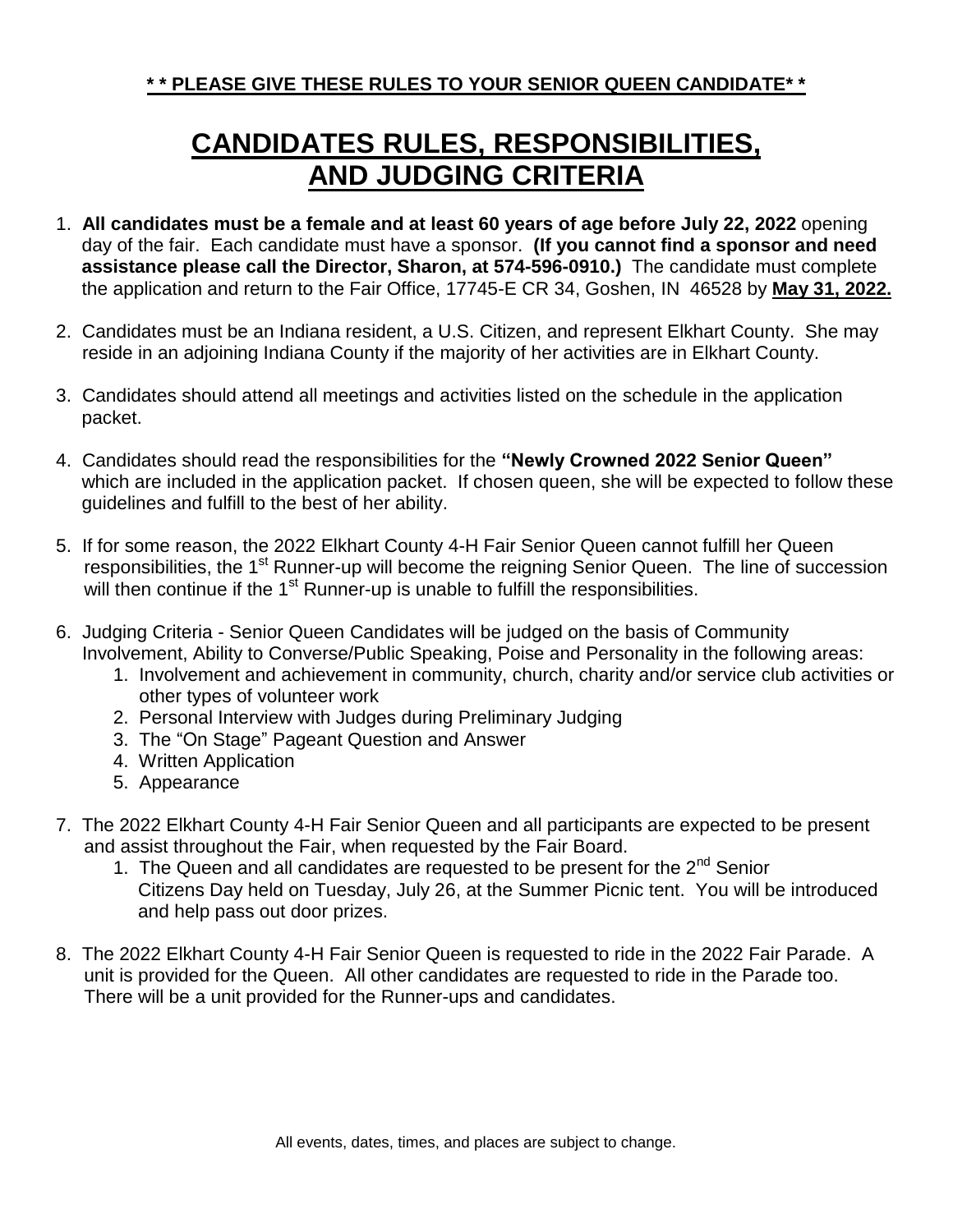### **SENIOR QUEEN PAGEANT PRIZES**

**Senior Queen:** Title - 2022 Elkhart County 4-H Fair Senior Queen Ride in Horse Drawn Carriage - Fair Parade - Provided by the Fair Board - Directors of the Draft Horse Barn (Terry Shewmaker and Barney Beer) Professional Photograph - Senior Queen Pageant Budget Arm Bouquet - Senior Queen Pageant Budget Crown, Pin & Necklace w/storage box - Senior Queen Pageant Budget Engraved Silver Tray - Sniders Jewelers Maple Wood Bowl - Goshen City Mayor \$100.00 Cash & Sashes - Senior Queen Pageant Budget \$50.00 Gift Certificate - Woldruffs Shoes 2 Front row track seats Entertainment/Fair Passes/use of golf cart - Fair Board Commemorative Tote Bag - Senior Queen Pageant Budget Gift - Sorg Jewelers Necklace Gift Set - In memory of Eleanor Morehouse 2001 Senior Queen

- **1<sup>st</sup> Runner-up:** Title 2022 Elkhart County 4-H Fair Senior Queen 1<sup>st</sup> Runner-up Arm Bouquet - Senior Queen Pageant Budget \$50.00 Cash & Sashes - Senior Queen Pageant Budget Commemorative Tote Bag - Senior Queen Pageant Budget Necklace Gift Set - In memory of Eleanor Morehouse 2001 Senior Queen Fair Passes - Fair Board
- $2<sup>nd</sup>$  **Runner-up:** Title 2022 Elkhart County 4-H Fair Senior Queen 2<sup>nd</sup> Runner-up Arm Bouquet - Senior Queen Pageant Budget Sash - Senior Queen Pageant Budget Commemorative Tote Bag - Senior Queen Pageant Budget Necklace Gift Set - In memory of Eleanor Morehouse 2001 Senior Queen Fair Passes - Fair Board
	- **Ms. Congeniality:** Title 2022 Elkhart County 4-H Fair Senior Queen Ms. Congeniality Engraved Silver Tray - Sniders Jewelers Sash - Senior Queen Pageant Budget
	- **Community Service Award - In Memory of Eleanor Morehouse** 2022 Elkhart County 4-H Fair Senior Queen Pageant Community Service Award

#### **4-H Award - In Memory of Ginny Nichols** 2022 Elkhart County 4-H Fair Senior Queen Pageant Memorial Award

### **All Candidates:**

 Commemorative Tote Bag - Senior Queen Pageant Budget Fair Passes - Fair Board Many Gifts - Area Merchants (a list will be provided)

All prizes and gifts are subject to change .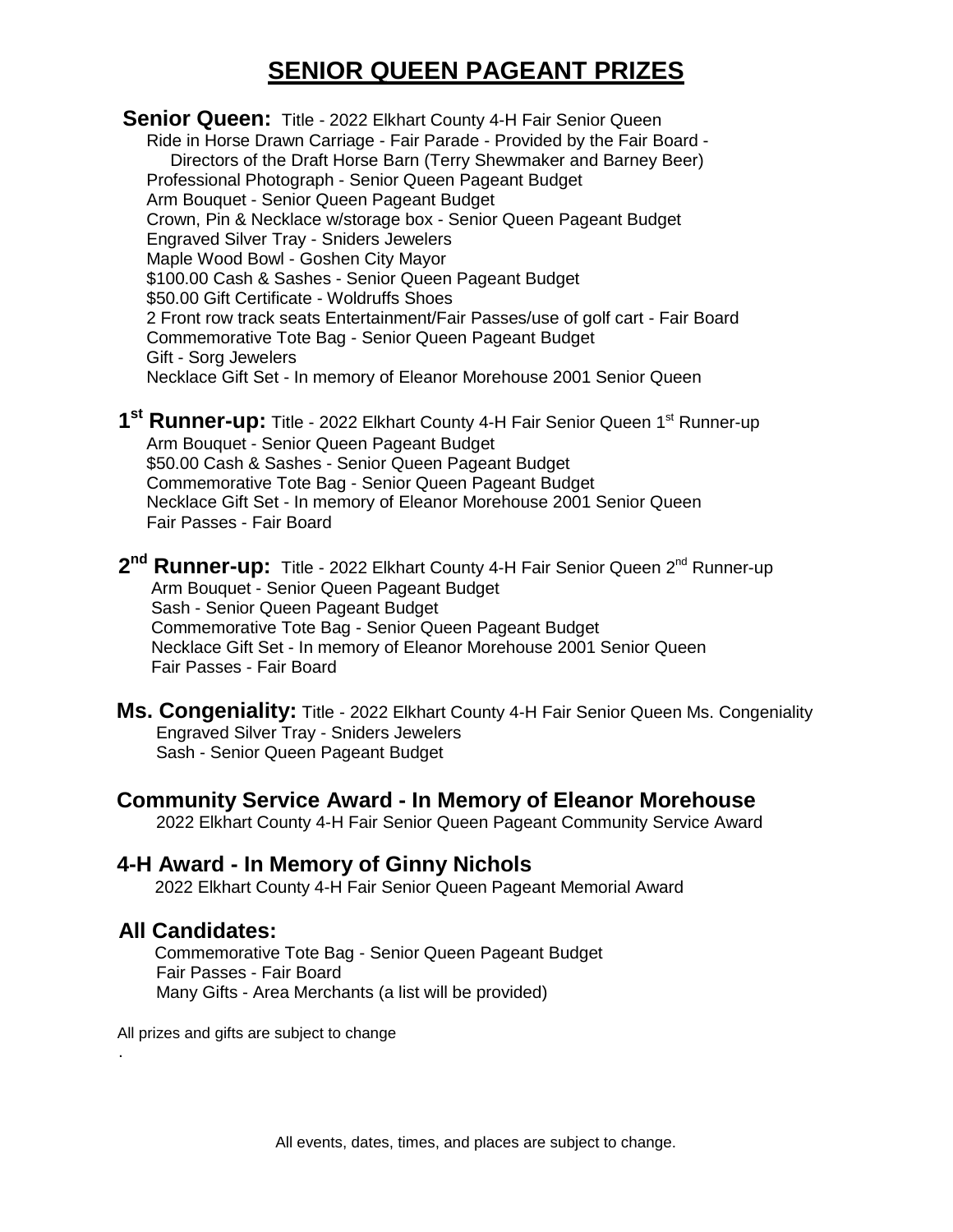### **2022 Elkhart County 4-H Fair 43 rd Annual Senior Queen Pageant Important Dates for a Sponsor of a Senior Queen Candidate (Please give to your Sponsor)**

**To Sponsor a Candidate, there is a \$35.00 entry fee,** which covers the cost of a Sash for the Senior Queen Candidate. The sash will have your Sponsor's name on it. Sponsors must include the \$35.00 with the Candidates' application.

**June 20, 2022 - Monday - Time 10:30a.m. - Place: Maplecrest Country Club - Garden Room "Get Acquainted" brunch and meeting for the Senior Queen Candidate and their Sponsor Representative.** Once we receive the list of candidates, invitations will be mailed to each candidate and her sponsor.

**June 27, 2022 - Monday Evening - Time: 6:00p.m. - Place: ECCC Bldg. Fairgrounds** Candidates Rehearsal for the Queens Gala.

### **June 28, 2022 - Tuesday Evening - Time: 6:30p.m. - Place: ECCC Bldg. Fairgrounds**

**"Queens Gala"** This is a style show by the Senior Queen Candidates and the Fair Queen Candidates. **(Candidates please arrive at 5:30p.m. for group photos)** All Sponsors, Family, Friends and Fair Board are invited to attend. Light refreshments will be provided.

### **July 13, 2022 - Wednesday Lunch - Time: 12:00p.m.(noon) - Place: Maplecrest Country Club - Dining Room**

This is an appreciation luncheon for our Corporate and Individual Sponsors of our Pageant. The 2022 Senior Queen Candidates will be introduced along with her Sponsor Representative.

### **July 19, 2022 - Tuesday - Time: 12:00p.m.(noon) - Place: Goshen College Music Center, also known as Sauder Hall (Goshen College campus)**

Pageant Preliminaries are for Candidates only.

### **July 19, 2022 - Tuesday - Time: 5:30p.m. - Place: Goshen College Music Center, also known as Sauder Hall (Goshen College campus)**

**Senior Queen Pageant will begin at 5:30p.m. This will be Free to the Public.** Goshen College Music Center, also known as Sauder Hall Auditorium, is located off of College Avenue and  $12^{\text{m}}$ Street, Goshen.

### **July 24, 2022 - Sunday - Time: 12:00p.m.(noon) - Parade**

**July 26, 2022 - Tuesday - Time 9:00a.m. - Summer Picnic Tent for Senior Citizens** Will be introduced and help pass out door prizes.

> Any questions please contact: **Sharon Edwards** - Cell 574-596-0910 Elkhart County 4-H Fair Board - Senior Queen Pageant Director